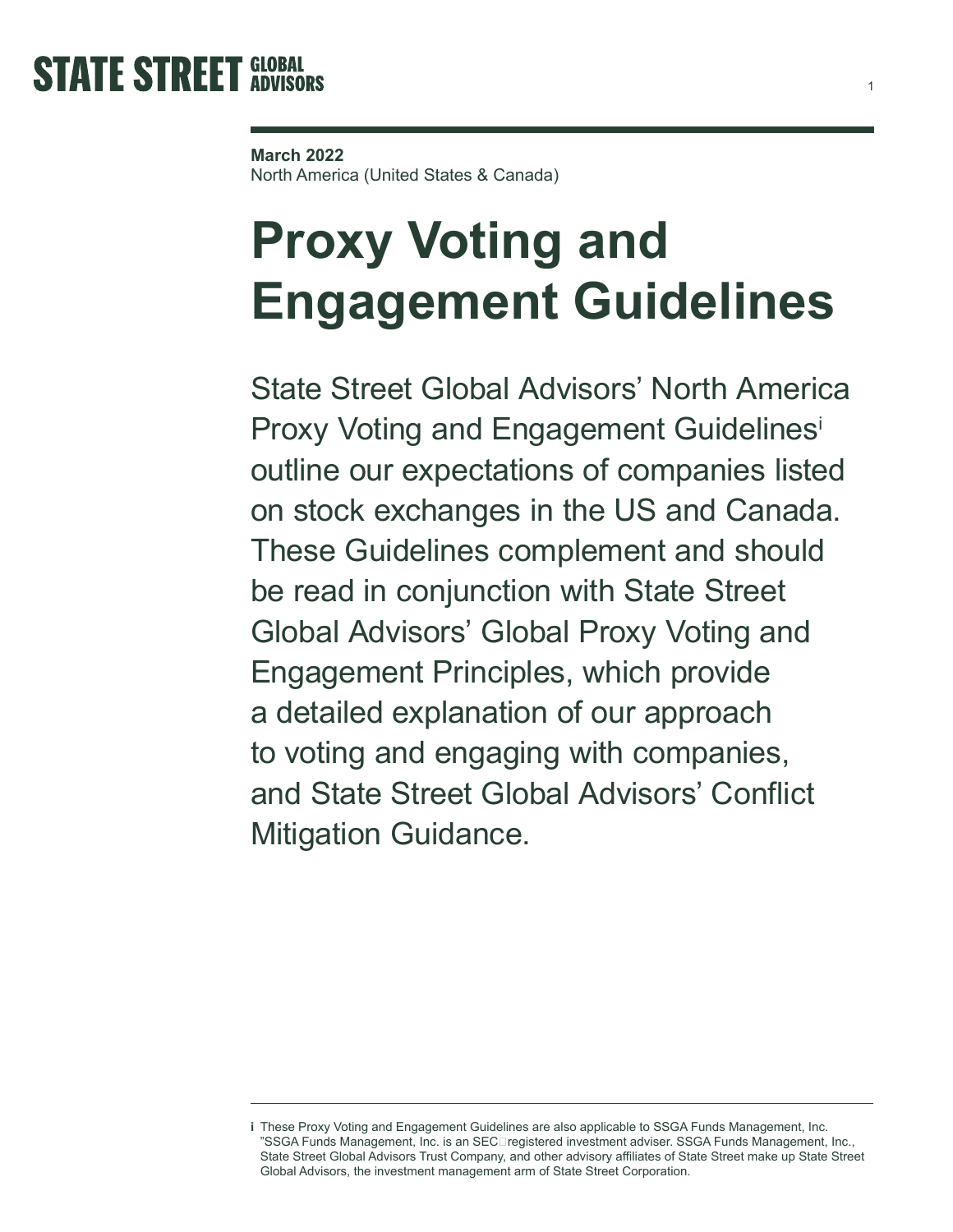State Street Global Advisors' North America Proxy Voting and Engagement Guidelines address areas, including board structure, director tenure, audit related issues, capital structure, executive compensation, as well as environmental, social, and other governance-related issues of companies listed on stock exchanges in the US and Canada ("North America").

When voting and engaging with companies in global markets, we consider market specific nuances in the manner that we believe will most likely protect and promote the long-term economic value of client investments. We expect companies to observe the relevant laws and regulations of their respective markets, as well as country specific best practice guidelines and corporate governance codes. When we feel that a country's regulatory requirements do not address some of the key philosophical principles that we believe are fundamental to its global voting guidelines, we may hold companies in such markets to our global standards.

In its analysis and research about corporate governance issues in North America, we expect all companies to act in a transparent manner and to provide detailed disclosure on board profiles, related-party transactions, executive compensation, and other governance issues that impact shareholders' long-term interests. Further, as a founding member of the Investor Stewardship Group ("ISG"), we proactively monitor companies' adherence to the Corporate Governance Principles for US listed companies. Consistent with the "comply-or-explain" expectations established by the principles, we encourage companies to proactively disclose their level of compliance with the principles. In instances of noncompliance when companies cannot explain the nuances of their governance structure effectively, either publicly or through engagement, we may vote against the independent board leader.

## **State Street Global Advisors' Proxy Voting and Engagement Philosophy**

Corporate governance and sustainability issues are an integral part of the investment process. The Asset Stewardship Team consists of investment professionals with expertise in corporate governance and company law, remuneration, accounting, and environmental and social issues. We have established robust corporate governance principles and practices that are backed with extensive analytical expertise to understand the complexities of the corporate governance landscape. We engage with companies to provide insight on the principles and practices that drive our voting decisions. We also conduct proactive engagements to address significant shareholder concerns and environmental, social, and governance ("ESG") issues in a manner consistent with maximizing shareholder value.

The team works alongside members of State Street Global Advisors' Active Fundamental and various other investment teams, collaborating on issuer engagements and providing input on company specific fundamentals. We are also a member of various investor associations that seek to address broader corporate governance related policy issues in North America.

State Street Global Advisors is a signatory to the United Nations Principles of Responsible Investment ("UNPRI") and is compliant with the US Investor Stewardship Group Principles. We are committed to sustainable investing and are working to further integrate ESG principles into investment and corporate governance practices, where applicable and consistent with our fiduciary duty.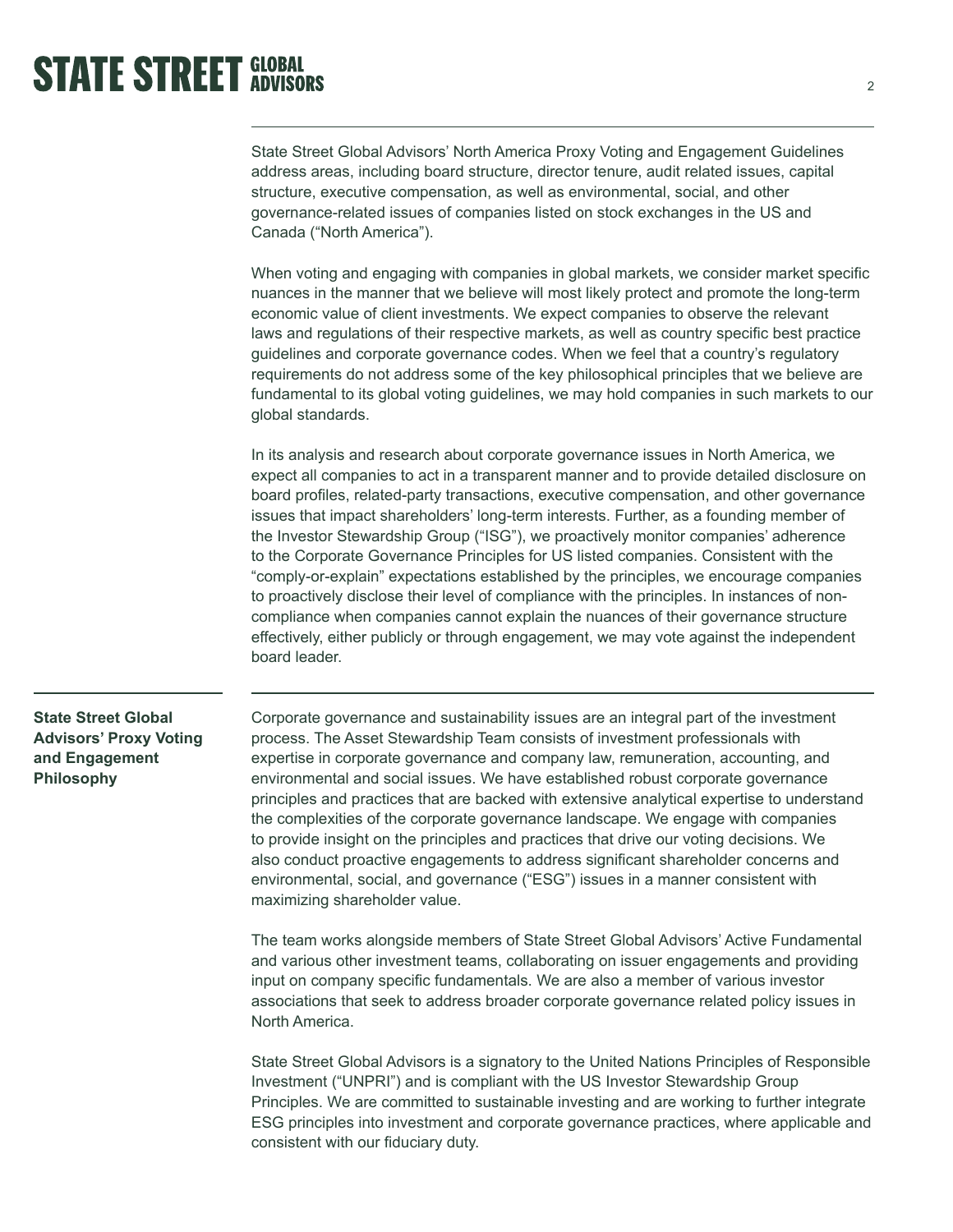## **Directors and Boards**

Principally, we believe the primary responsibility of the board of directors is to preserve and enhance shareholder value and protect shareholder interests. In order to carry out their primary responsibilities, directors have to undertake activities that range from setting strategy and overseeing executive management to monitoring the risks that arise from a company's business, including risks related to sustainability issues. Further, good corporate governance necessitates the existence of effective internal controls and risk management systems, which should be governed by the board.

State Street Global Advisors believes that a well constituted board of directors, with a balance of skills, expertise, and independence, provides the foundations for a well governed company. We view board quality as a measure of director independence, director succession planning, board diversity, evaluations and refreshment, and company governance practices. We vote for the election/re-election of directors on a case-by-case basis after considering various factors, including board quality, general market practice, and availability of information on director skills and expertise. In principle, we believe independent directors are crucial to robust corporate governance and help management establish sound corporate governance policies and practices. A sufficiently independent board will most effectively monitor management and perform oversight functions necessary to protect shareholder interests.

Director-related proposals include issues submitted to shareholders that deal with the composition of the board or with members of a corporation's board of directors. In deciding the director nominee to support, we consider numerous factors.

## **Director Elections**

Our director election guideline focuses on companies' governance profile to identify if a company demonstrates appropriate governance practices or if it exhibits negative governance practices. Factors we consider when evaluating governance practices include, but are not limited to the following:

- Shareholder rights
- Board independence
- Board structure

If a company demonstrates appropriate governance practices, we believe a director should be classified as independent based upon the relevant listing standards or local market practice standards. In such cases, the composition of the key oversight committees of a board should meet the minimum standards of independence. Accordingly, we will vote against a nominee at a company with appropriate governance practices if the director is classified as non-independent under relevant listing standards or local market practice and serves on a key committee of the board (compensation, audit, nominating, or committees required to be fully independent by local market standards).

Conversely, if a company demonstrates negative governance practices, State Street Global Advisors believes the classification standards for director independence should be elevated. In such circumstances, we will evaluate all director nominees based upon the following classification standards: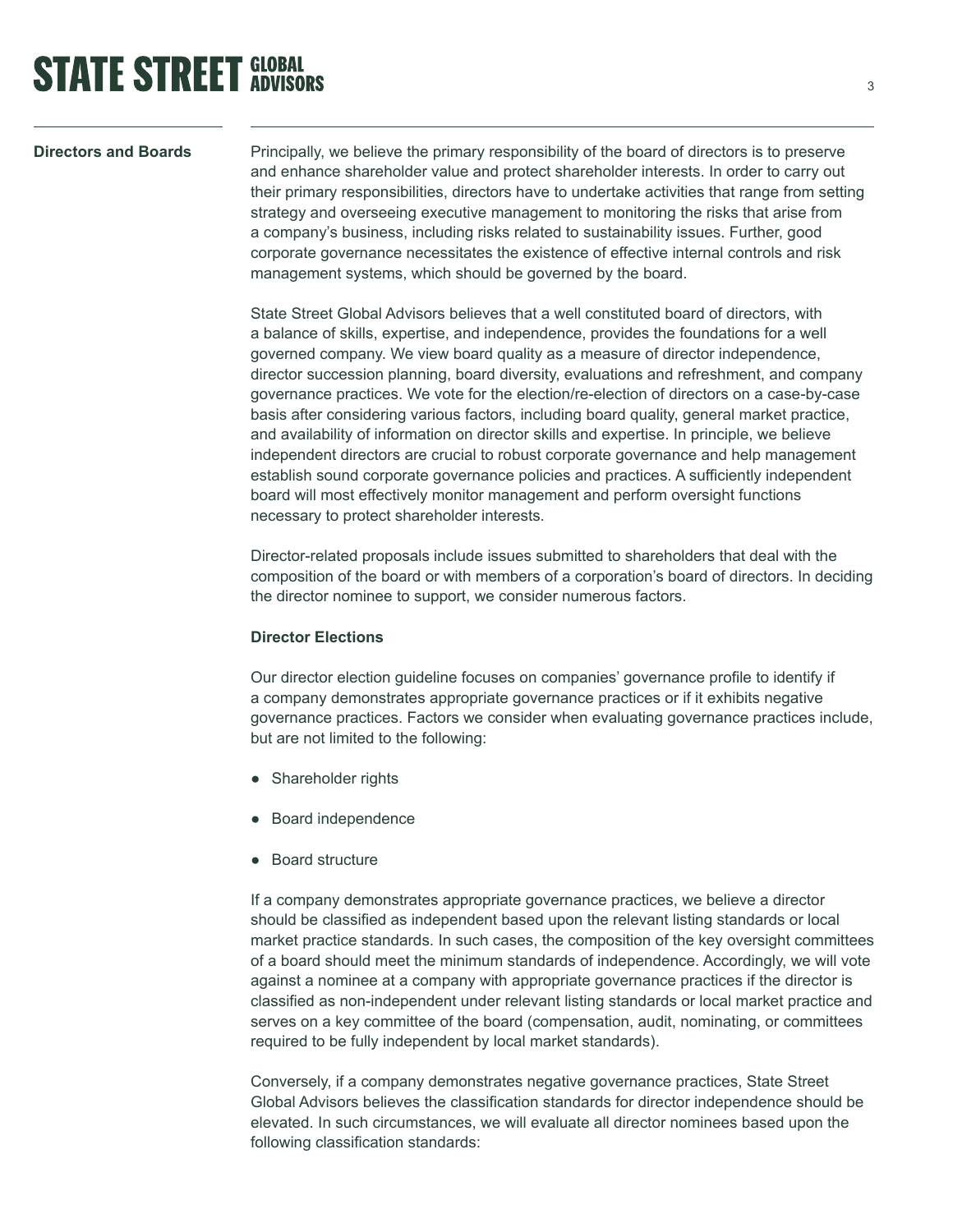- Is the nominee an employee of or related to an employee of the issuer or its auditor?
- Does the nominee provide professional services to the issuer
- Has the nominee attended an appropriate number of board meetings?
- Has the nominee received non-board related compensation from the issuer?

In the US market where companies demonstrate negative governance practices, these stricter standards will apply not only to directors who are a member of a key committee but to all directors on the board as market practice permits. Accordingly, we will vote against a nominee (with the exception of the CEO) where the board has inappropriate governance practices and is considered not independent based on the above independence criteria.

Additionally, we may withhold votes from directors based on the following:

- Overall average board tenure is excessive. In assessing excessive tenure, we consider factors such as the preponderance of long tenured directors, board refreshment practices, and classified board structures
- Directors attend less than 75 percent of board meetings without appropriate explanation or providing reason for their failure to meet the attendance threshold
- Directors of companies that have not been responsive to a shareholder proposal that received a majority shareholder support at the last annual or special meeting
- Consideration can be warranted if management submits the proposal(s) on the ballot as a binding management proposal, recommending shareholders vote for the particular proposal(s)
- Directors of companies have unilaterally adopted/ amended company bylaws that negatively impact our shareholder rights (such as fee-shifting, forum selection, and exclusion service bylaws) without putting such amendments to a shareholder vote
- Compensation committee members where there is a weak relationship between executive pay and performance over a five-year period
- Audit committee members if non-audit fees exceed 50 percent of total fees paid to the auditors
- Directors who appear to have been remiss in their duties

## **Board Gender Diversity**

We expect boards of all listed companies to have at least one female board member. If a company fails to meet this expectation, State Street Global Advisors may vote against the Chair of the board's nominating committee or the board leader in the absence of a nominating committee, if necessary. Additionally, if a company fails to meet this expectation for three consecutive years, State Street Global Advisors may vote against all incumbent members of the nominating committee.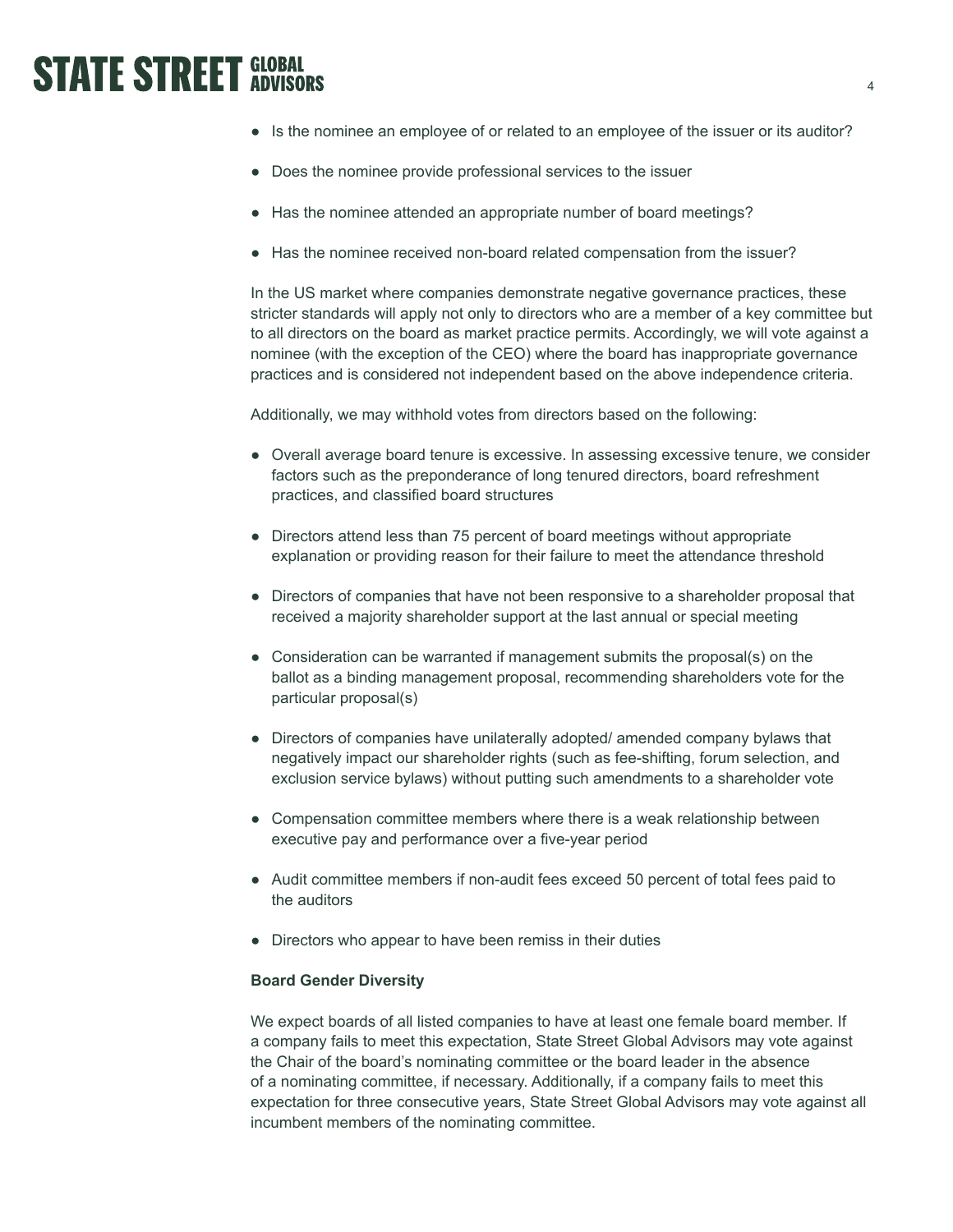## **Board Racial/Ethnic Diversity**

We believe that companies have a responsibility to effectively manage and disclose risks and opportunities related to racial and ethnic diversity. If a company in the S&P 500 does not disclose, at minimum, the gender, racial and ethnic composition of its board, we may vote against the Chair of the nominating committee. We may withhold support from the Chair of the nominating committee also when a company in the S&P 500 does not have at least one director from an underrepresented community on its board.

## **Workforce Diversity**

We may vote against the Chair of the compensation committee at companies in the S&P 500 that do not disclose their EEO-1 reports. Acceptable disclosures include:

- The original EEO-1 report response
- The exact content of the report translated into custom graphics

## **Director Time Commitments**

When voting on the election or re-election of a director, we also consider the number of outside board directorships a non-executive and an executive may undertake. Thus, State Street Global Advisors may take voting action against a director who exceeds the number of board mandates listed below:

- Named Executive Officers (NEOs) of a public company who sit on more than two public company boards
- Non-executive board chairs or lead independent directors who sit on more than three public company boards
- Director nominees who sit on more than four public company boards

For non-executive board chairs/lead independent directors and director nominees who hold excessive commitments, as defined above, we may consider waiving our policy and vote in support of a director if a company discloses its director commitment policy in a publicly available manner (e.g., corporate governance guidelines, proxy statement, company website). This policy or associated disclosure must include:

● A numerical limit on public company board seats a director can serve on

– This limit cannot exceed our policy by more than one seat

- Consideration of public company board leadership positions (e.g., Committee Chair)
- Affirmation that all directors are currently compliant with the company policy
- Description of an annual policy review process undertaken by the Nominating Committee to evaluate outside director time commitments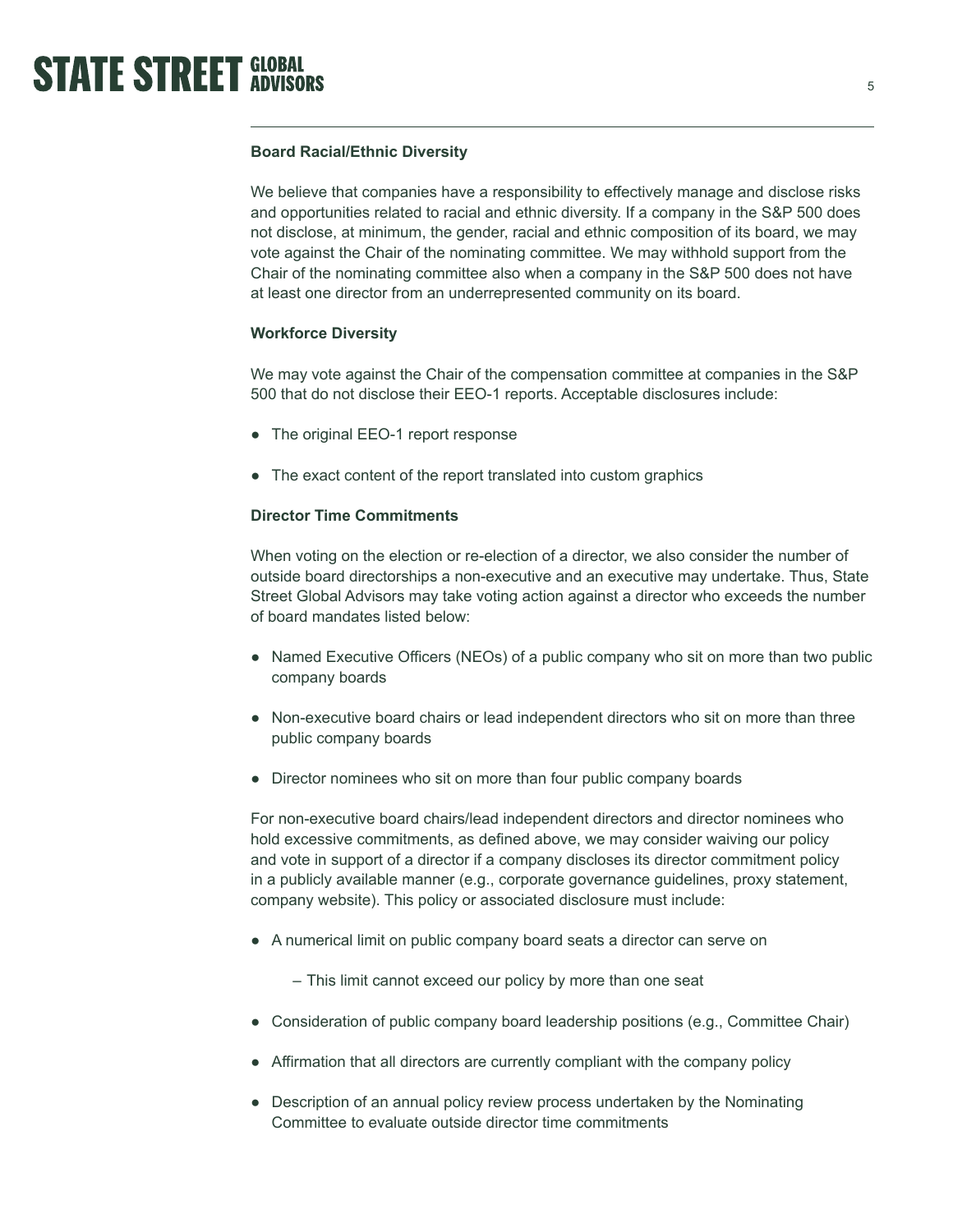If a director is imminently leaving a board and this departure is disclosed in a written, timebound and publicly-available manner, we may consider waiving our withhold vote when evaluating the director for excessive time commitments.

Service on a mutual fund board, the board of a UK investment trust or a Special Purpose Acquisition Company (SPAC) board is not considered when evaluating directors for excessive commitments. However, we do expect these roles to be considered by nominating committees when evaluating director time commitments.

## **Incorporating R-Factor™ into Director Votes**

R-Factor™ is a scoring system created by State Street Global Advisors that measures the performance of a company's business operations and governance as it relates to financially material ESG factors facing the company's industry. R-Factor™ encourages companies to manage and disclose material, industry-specific ESG risks and opportunities, thereby reducing investment risk across our own portfolio and the broader market. State Street Global Advisors may take voting action against the senior independent board leader at companies on the S&P 500 that are R-Factor™ laggards<sup>1</sup> and momentum underperformers<sup>2</sup> and cannot articulate how they plan to improve their score.

## **Climate-related Disclosure**

We believe climate change poses a systemic risk to all companies in our portfolio.

State Street Global Advisors has publicly supported the global regulatory efforts to establish a mandatory baseline of climate risk disclosures for all companies. Until these consistent disclosure standards are established, we find that the recommendations of the Taskforce on Climate-related Financial Disclosures (TCFD) provide the most effective framework by which companies can develop strategies to plan for climate-related risks and make their businesses more resilient to the impacts of climate change.

As such, we may vote against the independent board leader at companies in the S&P 500 and S&P/TSX Composite that fail to provide sufficient disclosure in accordance with the TCFD framework, including:

- Board oversight of climate-related risks and opportunities
- Total Scope 1 and Scope 2 greenhouse gas emissions
- Targets for reducing greenhouse gas emissions

**<sup>1</sup>** Bottom 10 percent of scores relative to industry peers.

**<sup>2</sup>** Have consistently underperformed their peers over the last two years; bottom 30 percent of scores relative to industry peers.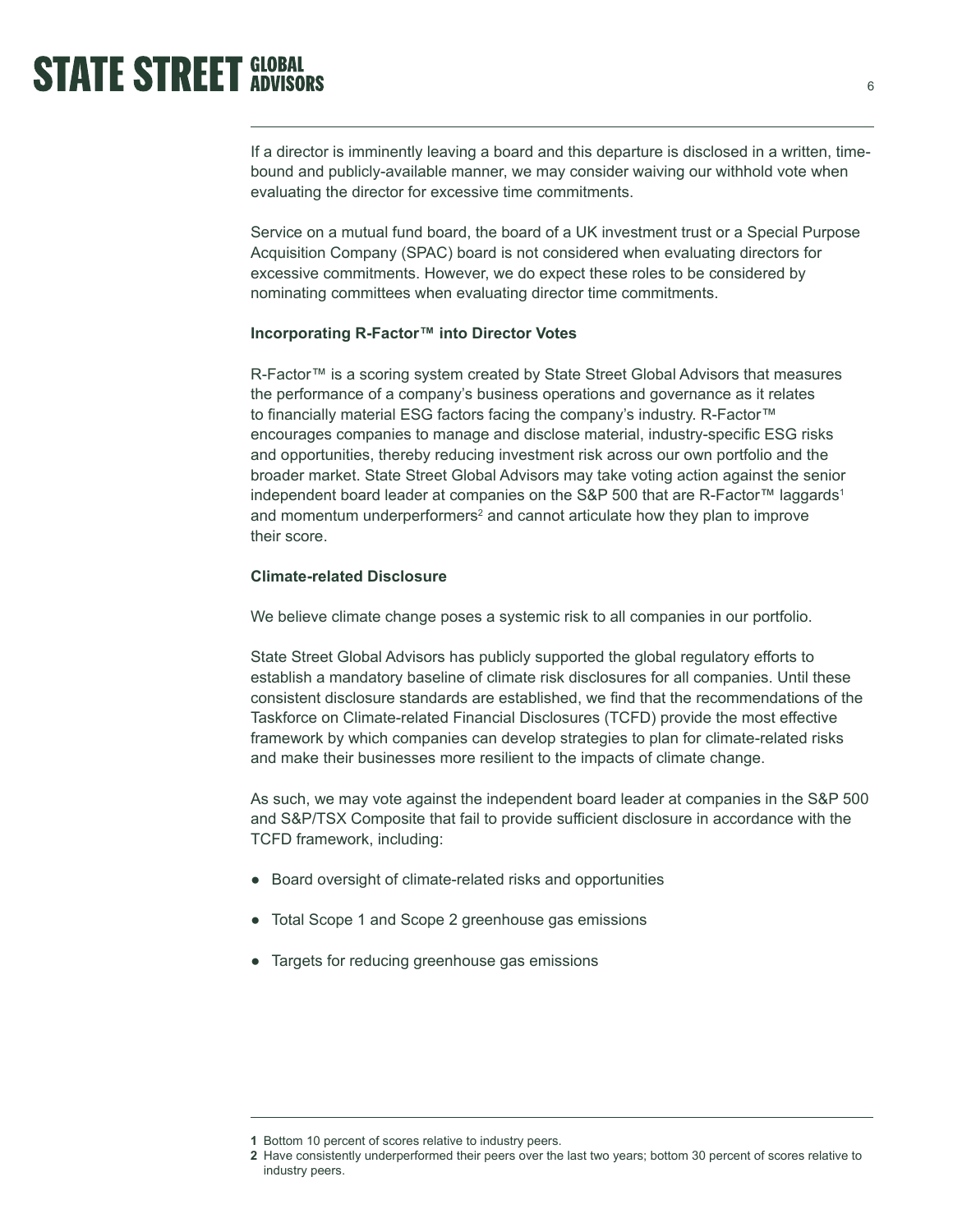## **Director-Related Proposals**

We generally vote for the following director-related proposals:

- Discharge of board members' duties, in the absence of pending litigation, regulatory investigation, charges of fraud, or other indications of significant concern
- Proposals to restore shareholders' ability in order to remove directors with or without cause
- Proposals that permit shareholders to elect directors to fill board vacancies
- Shareholder proposals seeking disclosure regarding the company, board, or compensation committee's use of compensation consultants, such as company name, business relationship(s), and fees paid

We generally vote against the following director-related proposals:

- Requirements that candidates for directorships own large amounts of stock before being eligible to be elected
- Proposals that relate to the "transaction of other business as properly comes before the meeting," which extend "blank check" powers to those acting as proxy
- Proposals requiring two candidates per board seat

### **Majority Voting**

We will generally support a majority vote standard based on votes cast for the election of directors.

We will generally vote to support amendments to bylaws that would require simple majority of voting shares (i.e. shares cast) to pass or to repeal certain provisions.

## **Annual Elections**

We generally support the establishment of annual elections of the board of directors. Consideration is given to the overall level of board independence and the independence of the key committees, as well as the existence of a shareholder rights plan.

### **Cumulative Voting**

We do not support cumulative voting structures for the election of directors.

## **Separation Chair/CEO**

We analyze proposals for the separation of Chair/CEO on a case-by-case basis taking into consideration numerous factors, including the appointment of and role played by a lead director, a company's performance, and the overall governance structure of the company.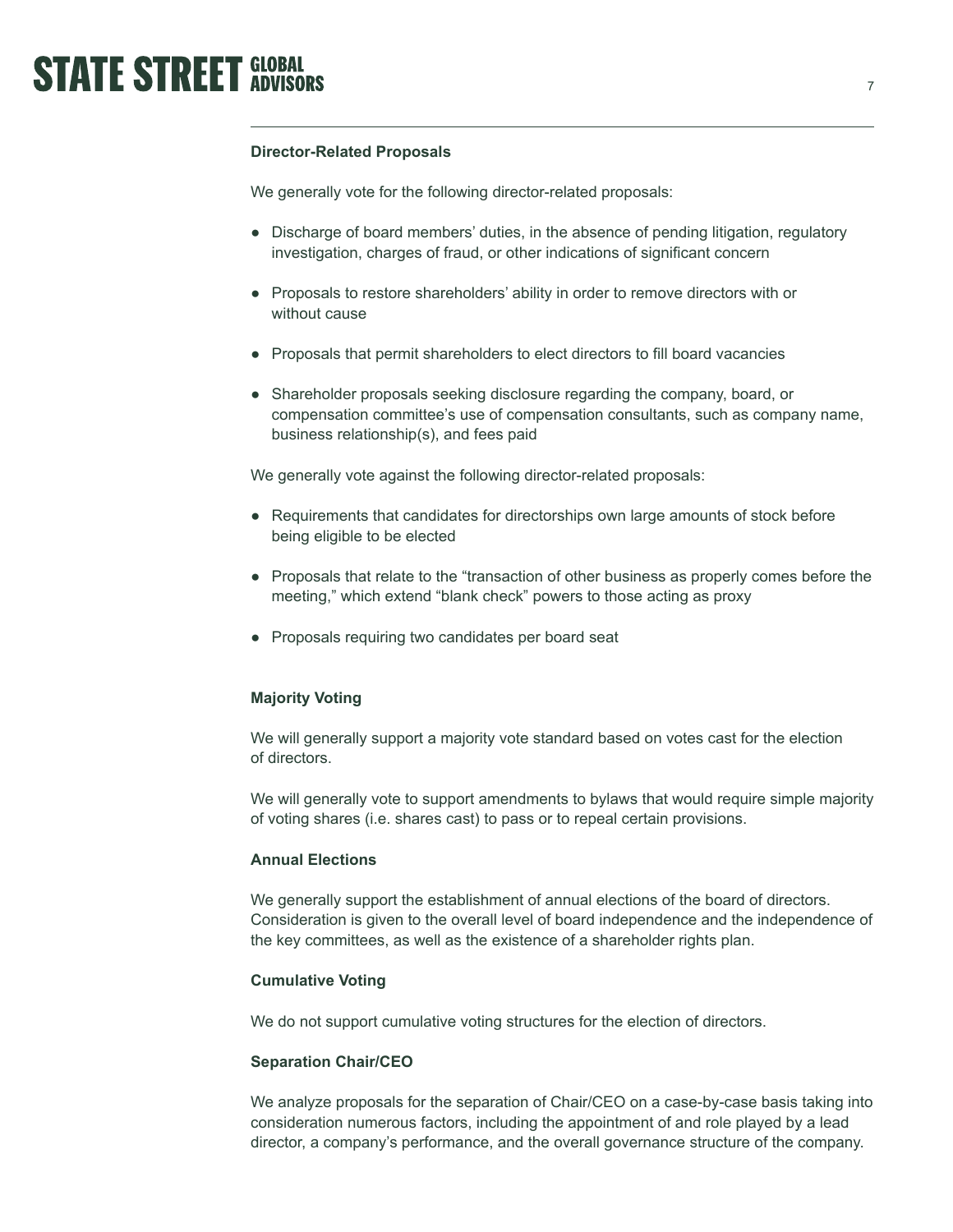However, we may take voting action against the chair or members of the nominating committee at S&P 500 companies that have combined the roles of chair and CEO and have not appointed a lead independent director.

### **Proxy Access**

In general, we believe that proxy access is a fundamental right and an accountability mechanism for all long-term shareholders. We will consider proposals relating to proxy access on a case-by-case basis. We will support shareholder proposals that set parameters to empower long-term shareholders while providing management the flexibility to design a process that is appropriate for the company's circumstances.

We will review the terms of all other proposals and will support those proposals that have been introduced in the spirit of enhancing shareholder rights.

Considerations include the following:

- The ownership thresholds and holding duration proposed in the resolution
- The binding nature of the proposal
- The number of directors that shareholders may be able to nominate each year
- Company governance structure
- Shareholder rights
- Board performance

### **Age/Term Limits**

Generally, we will vote against age and term limits unless the company is found to have poor board refreshment and director succession practices, and has a preponderance of non-executive directors with excessively long tenures serving on the board.

### **Approve Remuneration of Directors**

Generally, we will support directors' compensation, provided the amounts are not excessive relative to other issuers in the market or industry. In making our determination, we review whether the compensation is overly dilutive to existing shareholders.

## **Indemnification**

Generally, we support proposals to limit directors' liability and/or expand indemnification and liability protection if he or she has not acted in bad faith, gross negligence, or reckless disregard of the duties involved in the conduct of his or her office.

### **Classified Boards**

We generally support annual elections for the board of directors.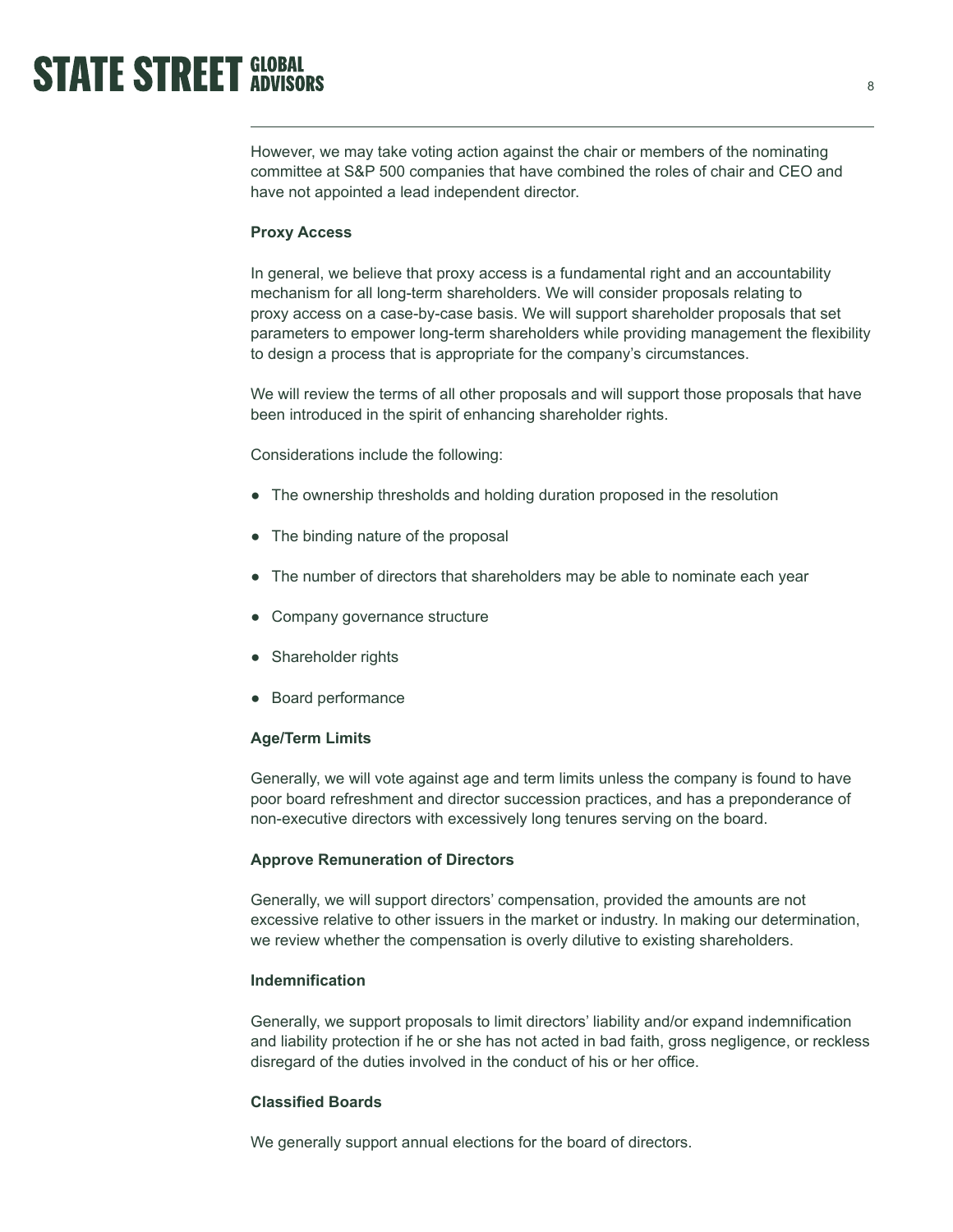

## **Confidential Voting**

We will support confidential voting.

### **Board Size**

We will support proposals seeking to fix the board size or designate a range for the board size and will vote against proposals that give management the ability to alter the size of the board outside of a specified range without shareholder approval.

### **Board Responsiveness**

We may vote against the re-election of members of the compensation committee if we have serious concerns about remuneration practices and if the company has not been responsive to shareholder pressure to review its approach. In addition, if the level of dissent against a management proposal on executive pay is consistently high, and we have determined that a vote against a pay-related proposal is warranted in the third consecutive year, we may vote against the Chair of the compensation committee.

#### **Ratifying Auditors and Approving Auditor Compensation Audit-Related Issues**

We support the approval of auditors and auditor compensation provided that the issuer has properly disclosed audit and non-audit fees relative to market practice and the audit fees are not deemed excessive. We deem audit fees to be excessive if the non-audit fees for the prior year constituted 50 percent or more of the total fees paid to the auditor. We will also support the disclosure of auditor and consulting relationships when the same or related entities are conducting both activities and will support the establishment of a selection committee responsible for the final approval of significant management consultant contract awards where existing firms are already acting in an auditing function.

In circumstances where "other" fees include fees related to initial public offerings, bankruptcy emergence, and spin-offs, and the company makes public disclosure of the amount and nature of those fees which are determined to be an exception to the standard "non-audit fee" category, then such fees may be excluded from the non-audit fees considered in determining the ratio of non-audit to audit/audit-related fees/tax compliance and preparation for purposes of determining whether non-audit fees are excessive.

We will support the discharge of auditors and requirements that auditors attend the annual meeting of shareholders.3

### **Approval of Financial Statements**

The disclosure and availability of reliable financial statements in a timely manner is imperative for the investment process. We expect external auditors to provide assurance of a company's financial condition. Hence, we will vote against the approval of financial statements if i) they have not been disclosed or audited; ii) the auditor opinion is qualified/ adverse, or the auditor has issued a disclaimer of opinion; or iii) the auditor opinion is not disclosed.

**<sup>3</sup>** Common for non-US issuers; request from the issuer to discharge from liability the directors or auditors with respect to actions taken by them during the previous year.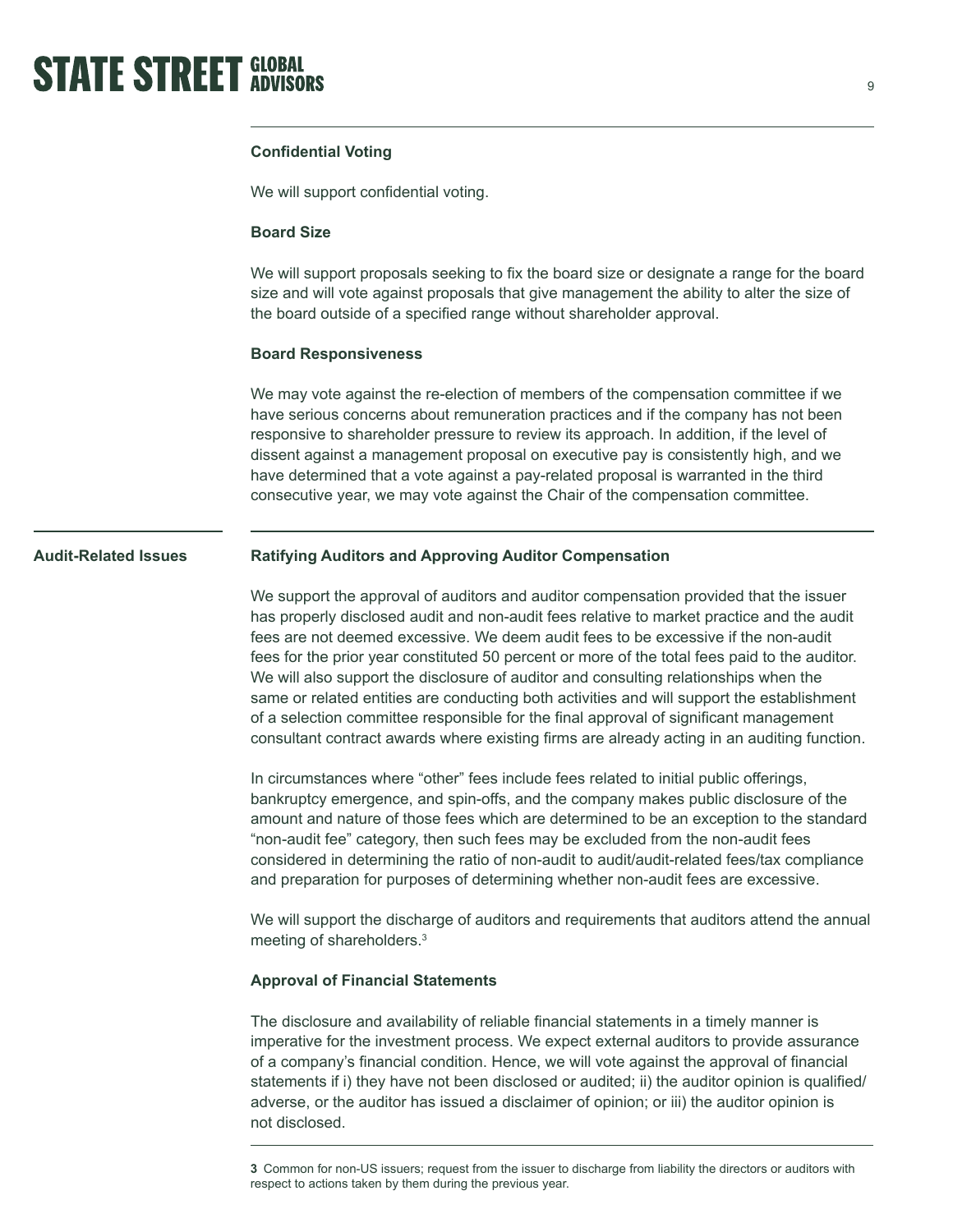## **Capital-Related Issues**

Capital structure proposals include requests by management for approval of amendments to the certificate of incorporation that will alter the capital structure of the company.

The most common request is for an increase in the number of authorized shares of common stock, usually in conjunction with a stock split or dividend. Typically, we support requests that are not unreasonably dilutive or enhance the rights of common shareholders. In considering authorized share proposals, the typical threshold for approval is 100percent over current authorized shares. However, the threshold may be increased if the company offers a specific need or purpose (merger, stock splits, growth purposes, etc.). All proposals are evaluated on a case-by-case basis taking into account the company's specific financial situation.

## **Increase in Authorized Common Shares**

In general, we support share increases for general corporate purposes up to 100 percent of current authorized stock.

We support increases for specific corporate purposes up to 100 percent of the specific need plus 50 percent of current authorized common stock for US and Canadian firms.

When applying the thresholds, we will also consider the nature of the specific need, such as mergers and acquisitions and stock splits.

## **Increase in Authorized Preferred Shares**

We vote on a case-by-case basis on proposals to increase the number of preferred shares.

Generally, we will vote for the authorization of preferred stock in cases where the company specifies the voting, dividend, conversion, and other rights of such stock and the terms of the preferred stock appear reasonable.

We will support proposals to create "declawed" blank check preferred stock (stock that cannot be used as a takeover defense). However, we will vote against proposals to increase the number of blank check preferred stock authorized for issuance when no shares have been issued or reserved for a specific purpose.

## **Unequal Voting Rights**

We will not support proposals authorizing the creation of new classes of common stock with superior voting rights and will vote against new classes of preferred stock with unspecified voting, conversion, dividend distribution, and other rights. In addition, we will not support capitalization changes that add "blank check" classes of stock (i.e. classes of stock with undefined voting rights) or classes that dilute the voting interests of existing shareholders.

However, we will support capitalization changes that eliminate other classes of stock and/ or unequal voting rights.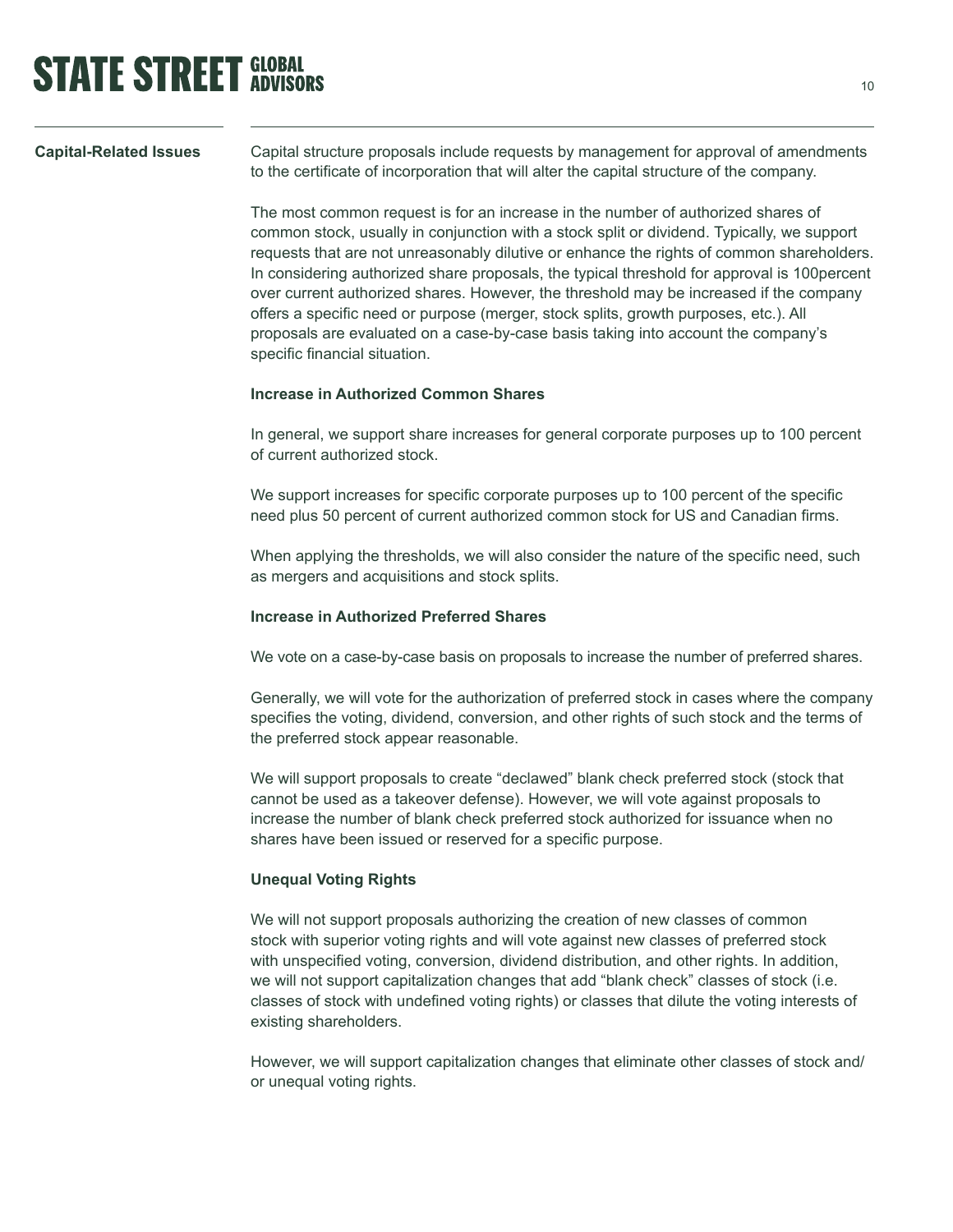## **STATE STREET GLOBAL STATE STREET GLOBAL**

| <b>Mergers and Acquisitions</b> | Mergers or the reorganization of the structure of a company often involve proposals<br>relating to reincorporation, restructurings, liquidations, and other major changes to<br>the corporation.                                                                                                                                                                                                                                             |
|---------------------------------|----------------------------------------------------------------------------------------------------------------------------------------------------------------------------------------------------------------------------------------------------------------------------------------------------------------------------------------------------------------------------------------------------------------------------------------------|
|                                 | Proposals that are in the best interests of the shareholders, demonstrated by enhancing<br>share value or improving the effectiveness of the company's operations, will be supported.                                                                                                                                                                                                                                                        |
|                                 | In general, provisions that are not viewed as economically sound or are thought to be<br>destructive to shareholders' rights are not supported.                                                                                                                                                                                                                                                                                              |
|                                 | We will generally support transactions that maximize shareholder value. Some of the<br>considerations include the following:                                                                                                                                                                                                                                                                                                                 |
|                                 | • Offer premium                                                                                                                                                                                                                                                                                                                                                                                                                              |
|                                 | • Strategic rationale                                                                                                                                                                                                                                                                                                                                                                                                                        |
|                                 | Board oversight of the process for the recommended transaction, including, director<br>and/or management conflicts of interest                                                                                                                                                                                                                                                                                                               |
|                                 | Offers made at a premium and where there are no other higher bidders                                                                                                                                                                                                                                                                                                                                                                         |
|                                 | Offers in which the secondary market price is substantially lower than the net<br>asset value                                                                                                                                                                                                                                                                                                                                                |
|                                 | We may vote against a transaction considering the following:                                                                                                                                                                                                                                                                                                                                                                                 |
|                                 | Offers with potentially damaging consequences for minority shareholders because of<br>illiquid stock, especially in some non-US markets                                                                                                                                                                                                                                                                                                      |
|                                 | Offers where we believe there is a reasonable prospect for an enhanced bid or<br>other bidders                                                                                                                                                                                                                                                                                                                                               |
|                                 | The current market price of the security exceeds the bid price at the time of voting<br>$\bullet$                                                                                                                                                                                                                                                                                                                                            |
| Anti - Takeover Issues          | Typically, these are proposals relating to requests by management to amend the certificate<br>of incorporation or bylaws to add or to delete a provision that is deemed to have an<br>anti-takeover effect. The majority of these proposals deal with management's attempt to<br>add some provision that makes a hostile takeover more difficult or will protect incumbent<br>management in the event of a change in control of the company. |
|                                 | Proposals that reduce shareholders' rights or have the effect of entrenching incumbent<br>management will not be supported.                                                                                                                                                                                                                                                                                                                  |
|                                 | Proposals that enhance the right of shareholders to make their own choices as to the<br>desirability of a merger or other proposal are supported.                                                                                                                                                                                                                                                                                            |
|                                 | <b>Shareholder Rights Plans</b>                                                                                                                                                                                                                                                                                                                                                                                                              |

**US** We will support mandates requiring shareholder approval of a shareholder rights plans ("poison pill") and repeals of various anti-takeover related provisions.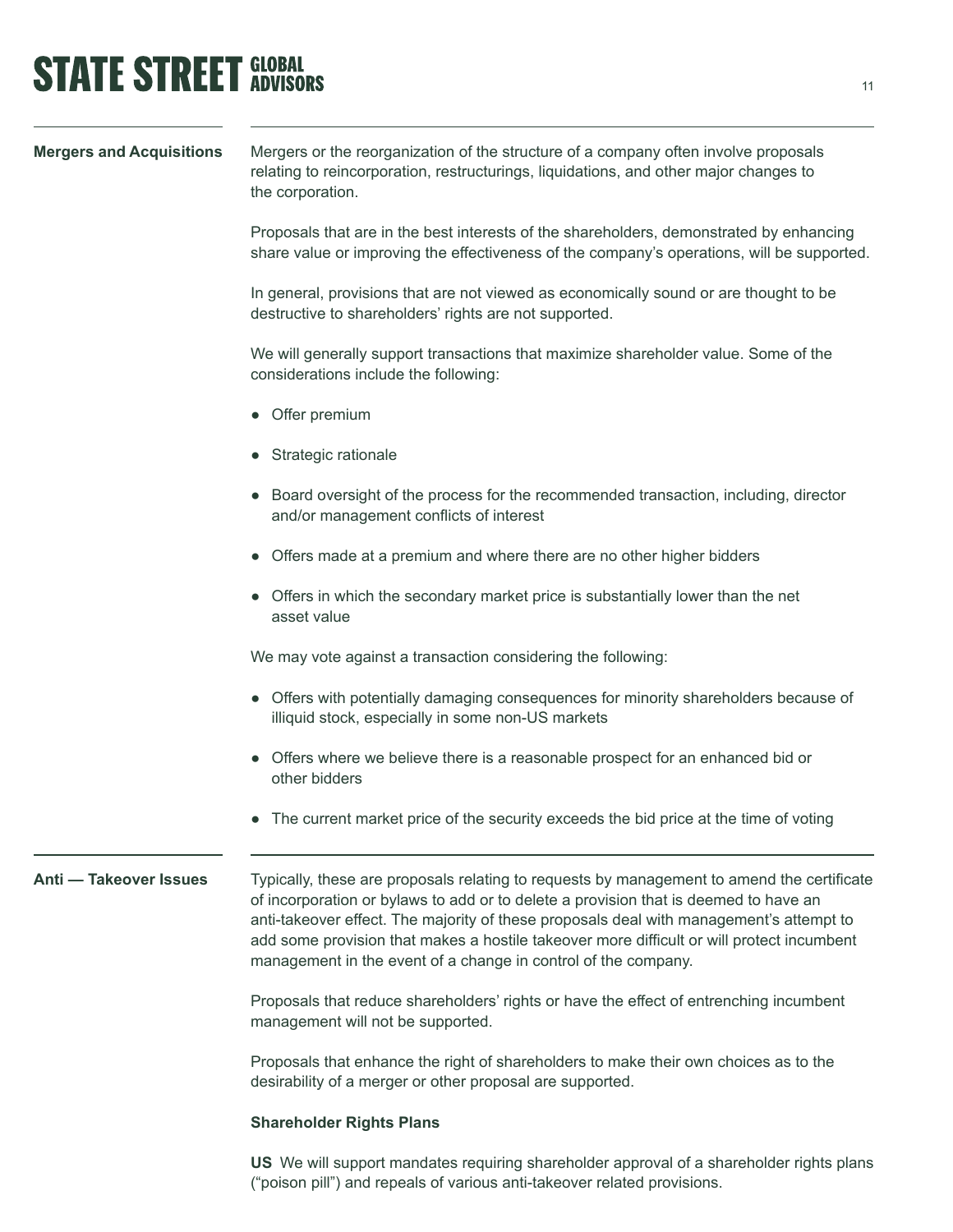In general, we will vote against the adoption or renewal of a US issuer's shareholder rights plan ("poison pill").

We will vote for an amendment to a shareholder rights plan ("poison pill") where the terms of the new plans are more favorable to shareholders' ability to accept unsolicited offers (i.e. if one of the following conditions are met: (i) minimum trigger, flip-in or flip-over of 20 percent, (ii) maximum term of three years, (iii) no "dead hand," "slow hand," "no hand" nor similar feature that limits the ability of a future board to redeem the pill, and (iv) inclusion of a shareholder redemption feature (qualifying offer clause), permitting ten percent of the shares to call a special meeting or seek a written consent to vote on rescinding the pill if the board refuses to redeem the pill 90 days after a qualifying offer is announced).

**Canada** We analyze proposals for shareholder approval of a shareholder rights plan ("poison pill") on a case-by-case basis taking into consideration numerous factors, including but not limited to, whether it conforms to 'new generation' rights plans and the scope of the plan.

### **Special Meetings**

We will vote for shareholder proposals related to special meetings at companies that do not provide shareholders the right to call for a special meeting in their bylaws if:

- The company also does not allow shareholders to act by written consent
- The company allows shareholders to act by written consent but the ownership threshold for acting by written consent is set above 25 percent of outstanding shares

We will vote for shareholder proposals related to special meetings at companies that give shareholders (with a minimum 10 percent ownership threshold) the right to call for a special meeting in their bylaws if:

● The current ownership threshold to call for a special meeting is above 25 percent of outstanding shares

We will vote for management proposals related to special meetings.

## **Written Consent**

We will vote for shareholder proposals on written consent at companies if:

- The company does not have provisions in their bylaws giving shareholders the right to call for a special meeting
- The company allows shareholders the right to call for a special meeting, but the current ownership threshold to call for a special meeting is above 25percent of outstanding shares
- The company has a poor governance profile

We will vote management proposals on written consent on a case-by-case basis.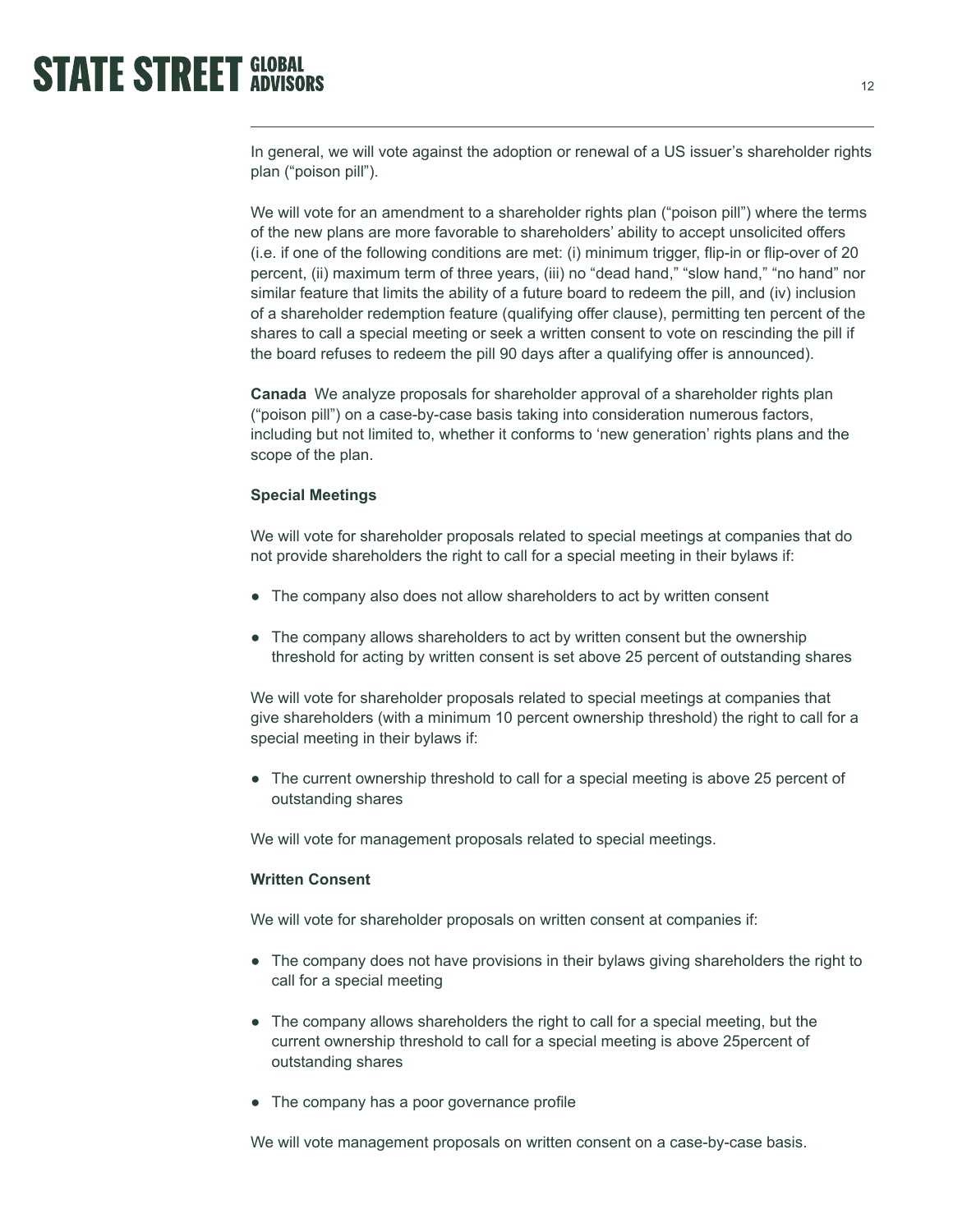## **Super–Majority**

We will generally vote against amendments to bylaws requiring super-majority shareholder votes to pass or repeal certain provisions. We will vote for the reduction or elimination of super-majority vote requirements, unless management of the issuer was concurrently seeking to or had previously made such a reduction or elimination.

## **Remuneration Issues**

Despite the differences among the types of plans and the awards possible there is a simple underlying philosophy that guides the analysis of all compensation plans; namely, the terms of the plan should be designed to provide an incentive for executives and/or employees to align their interests with those of the shareholders and thus work toward enhancing shareholder value. Plans that benefit participants only when the shareholders also benefit are those most likely to be supported.

## **Advisory Vote on Executive Compensation and Frequency**

State Street Global Advisors believes executive compensation plays a critical role in aligning executives' interest with shareholders', attracting, retaining and incentivizing key talent, and ensuring positive correlation between the performance achieved by management and the benefits derived by shareholders. We support management proposals on executive compensation where there is a strong relationship between executive pay and performance over a five-year period. We seek adequate disclosure of various compensation elements, absolute and relative pay levels, peer selection and benchmarking, the mix of long-term and short-term incentives, alignment of pay structures with shareholder interests as well as with corporate strategy, and performance. Further shareholders should have the opportunity to assess whether pay structures and levels are aligned with business performance on an annual basis.

In Canada, where advisory votes on executive compensation are not commonplace, we will rely primarily upon engagement to evaluate compensation plans.

## **Employee Equity Award Plans**

We consider numerous criteria when examining equity award proposals. Generally we do not vote against plans for lack of performance or vesting criteria. Rather the main criteria that will result in a vote against an equity award plan are:

**Excessive voting power dilution** To assess the dilutive effect, we divide the number of shares required to fully fund the proposed plan, the number of authorized but unissued shares and the issued but unexercised shares by the fully diluted share count. We review that number in light of certain factors, such as the industry of the issuer.

**Historical option grants** Excessive historical option grants over the past three years. Plans that provide for historical grant patterns of greater than five to eight percent are generally not supported.

**Repricing** We will vote against any plan where repricing is expressly permitted. If a company has a history of repricing underwater options, the plan will not be supported.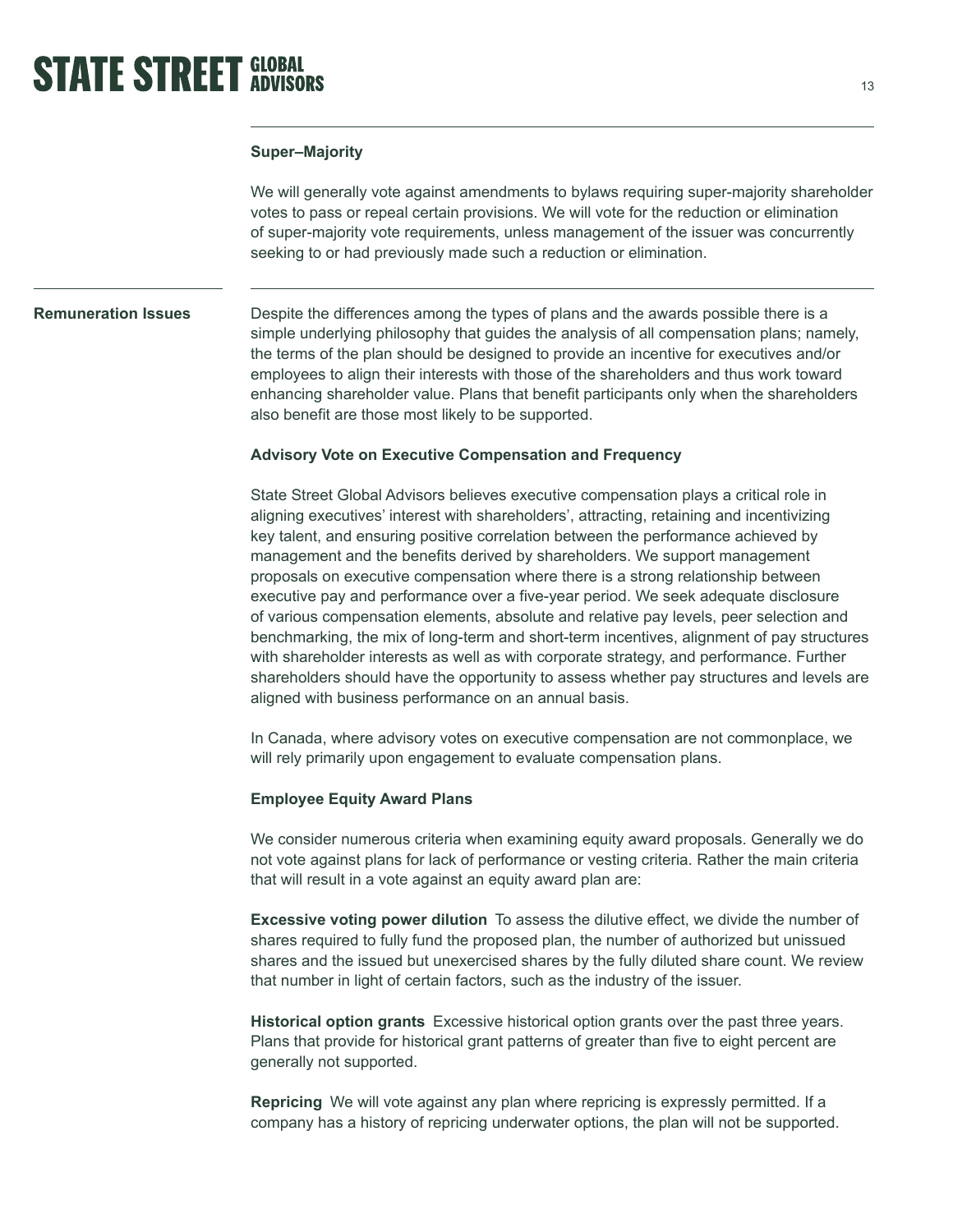Other criteria include the following:

- Number of participants or eligible employees
- The variety of awards possible
- The period of time covered by the plan

There are numerous factors that we view as negative. If combined they may result in a vote against a proposal. Factors include:

- Grants to individuals or very small groups of participants
- "Gun-jumping" grants which anticipate shareholder approval of a plan or amendment
- The power of the board to exchange "underwater" options without shareholder approval. This pertains to the ability of a company to reprice options, not the actual act of repricing described above
- Below market rate loans to officers to exercise their options
- The ability to grant options at less than fair market value;
- Acceleration of vesting automatically upon a change in control
- Excessive compensation (i.e. compensation plans which we deem to be overly dilutive)

**Share Repurchases** If a company makes a clear connection between a share repurchase program and its intent to offset dilution created from option plans and the company fully discloses the amount of shares being repurchased, the voting dilution calculation may be adjusted to account for the impact of the buy back.

Companies will not have any such repurchase plan factored into the dilution calculation if they do not (i) clearly state the intentions of any proposed share buy-back plan, (ii) disclose a definitive number of the shares to be bought back, (iii) specify the range of premium/discount to market price at which a company can repurchase shares, and (iv) disclose the time frame during which the shares will be bought back..

**162(m) Plan Amendments** If a plan would not normally meet our criteria described above, but was primarily amended to add specific performance criteria to be used with awards that were designed to qualify for performance-based exception from the tax deductibility limitations of Section 162(m) of the Internal Revenue Code, then we will support the proposal to amend the plan.

## **Employee Stock Option Plans**

We generally vote for stock purchase plans with an exercise price of not less than 85 percent of fair market value. However, we take market practice into consideration.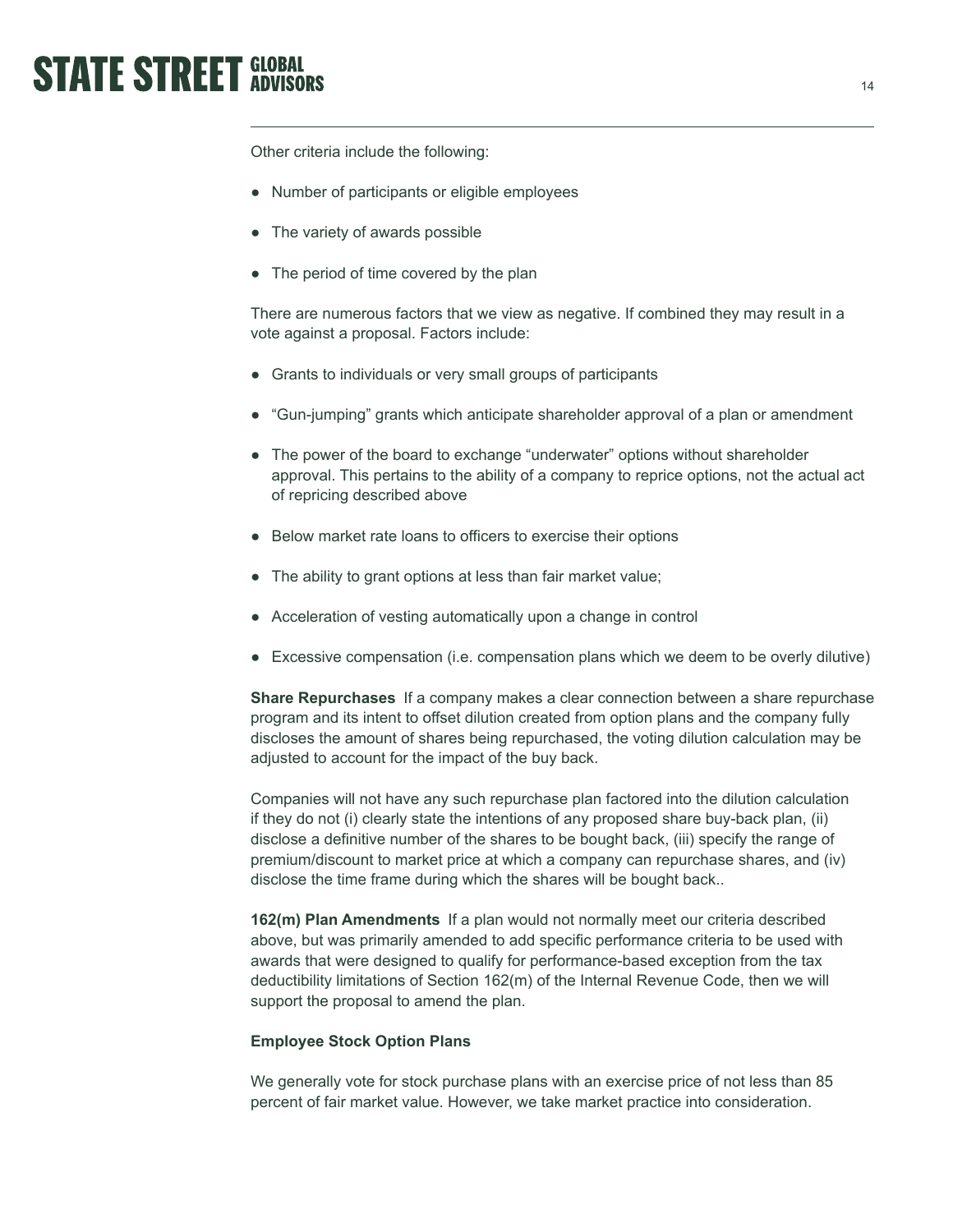## **Compensation-Related Items**

We generally support the following proposals:

- Expansions to reporting of financial or compensation-related information within reason
- Proposals requiring the disclosure of executive retirement benefits if the issuer does not have an independent compensation committee

We generally vote against the following proposal:

● Retirement bonuses for non-executive directors and auditors

**Miscellaneous/Routine Items**

We generally support the following miscellaneous/routine governance items:

- Reimbursement of all appropriate proxy solicitation expenses associated with the election when voting in conjunction with support of a dissident slate
- Opting-out of business combination provision
- Proposals that remove restrictions on the right of shareholders to act independently of management
- Liquidation of the company if the company will file for bankruptcy if the proposal is not approved
- Shareholder proposals to put option repricings to a shareholder vote
- General updating of, or corrective amendments to, charter and bylaws not otherwise specifically addressed herein, unless such amendments would reasonably be expected to diminish shareholder rights (e.g. extension of directors' term limits, amending shareholder vote requirement to amend the charter documents, insufficient information provided as to the reason behind the amendment)
- Change in corporation name
- Mandates that amendments to bylaws or charters have shareholder approval
- Management proposals to change the date, time, and/or location of the annual meeting unless the proposed change is unreasonable
- Repeals, prohibitions or adoption of anti-greenmail provisions
- Management proposals to implement a reverse stock split when the number of authorized shares will be proportionately reduced and proposals to implement a reverse stock split to avoid delisting
- Exclusive forum provisions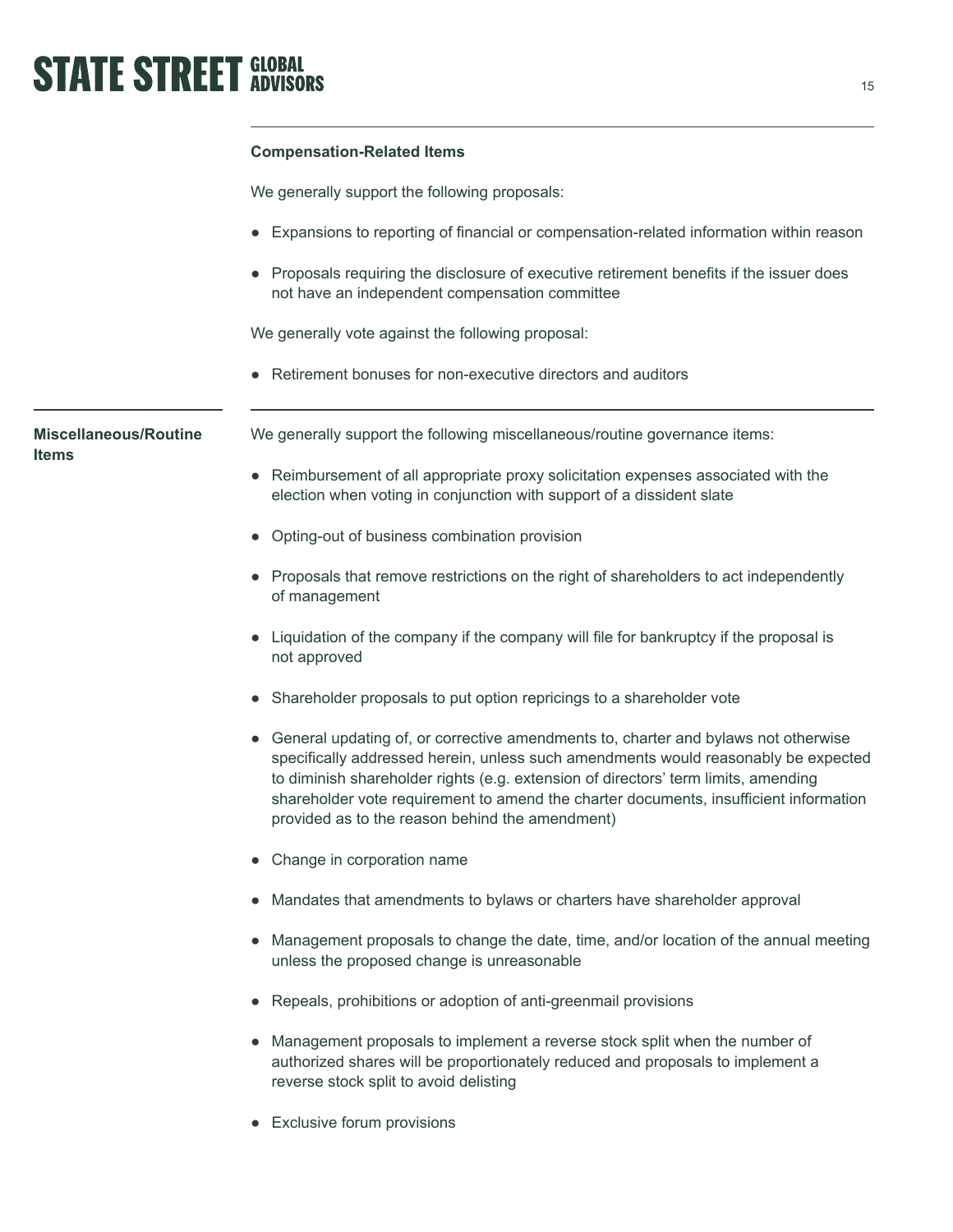State Street Global Advisors generally does not support the following miscellaneous/ routine governance items:

- Proposals requesting companies to adopt full tenure holding periods for their executives
- Reincorporation to a location that we believe has more negative attributes than its current location of incorporation
- Shareholder proposals to change the date, time, and/or location of the annual meeting unless the current scheduling or location is unreasonable
- Proposals to approve other business when it appears as a voting item
- Proposals giving the board exclusive authority to amend the bylaws
- Proposals to reduce quorum requirements for shareholder meetings below a majority of the shares outstanding unless there are compelling reasons to support the proposal

## **Environmental and Social Issues**

As a fiduciary, State Street Global Advisors takes a comprehensive approach to engaging with our portfolio companies about material environmental and social (sustainability) issues. We use our voice and our vote through engagement, proxy voting, and thought leadership in order to communicate with issuers and educate market participants about our perspective on important sustainability topics. Our Asset Stewardship program prioritization process allows us to proactively identify companies for engagement and voting in order to mitigate sustainability risks in our portfolio. Through engagement, we address a broad range of topics that align with our stewardship priorities and build long-term relationships with issuers. When voting, we fundamentally consider whether the adoption of a shareholder proposal addressing a material sustainability issue would promote long-term shareholder value in the context of the company's existing practices and disclosures as well as existing market practice.

For more information on our approach to environmental and social issues, please see our Global Proxy Voting and Engagement Guidelines for Environmental and Social Issues and our Frameworks for Voting Environmental and Social Shareholder Proposals, both available at [ssga.com/about-us/asset-stewardship.html](http://www.ssga.com/about-us/asset-stewardship.html).

## **More Information**

Any client who wishes to receive information on how its proxies were voted should contact its State Street Global Advisors relationship manager.